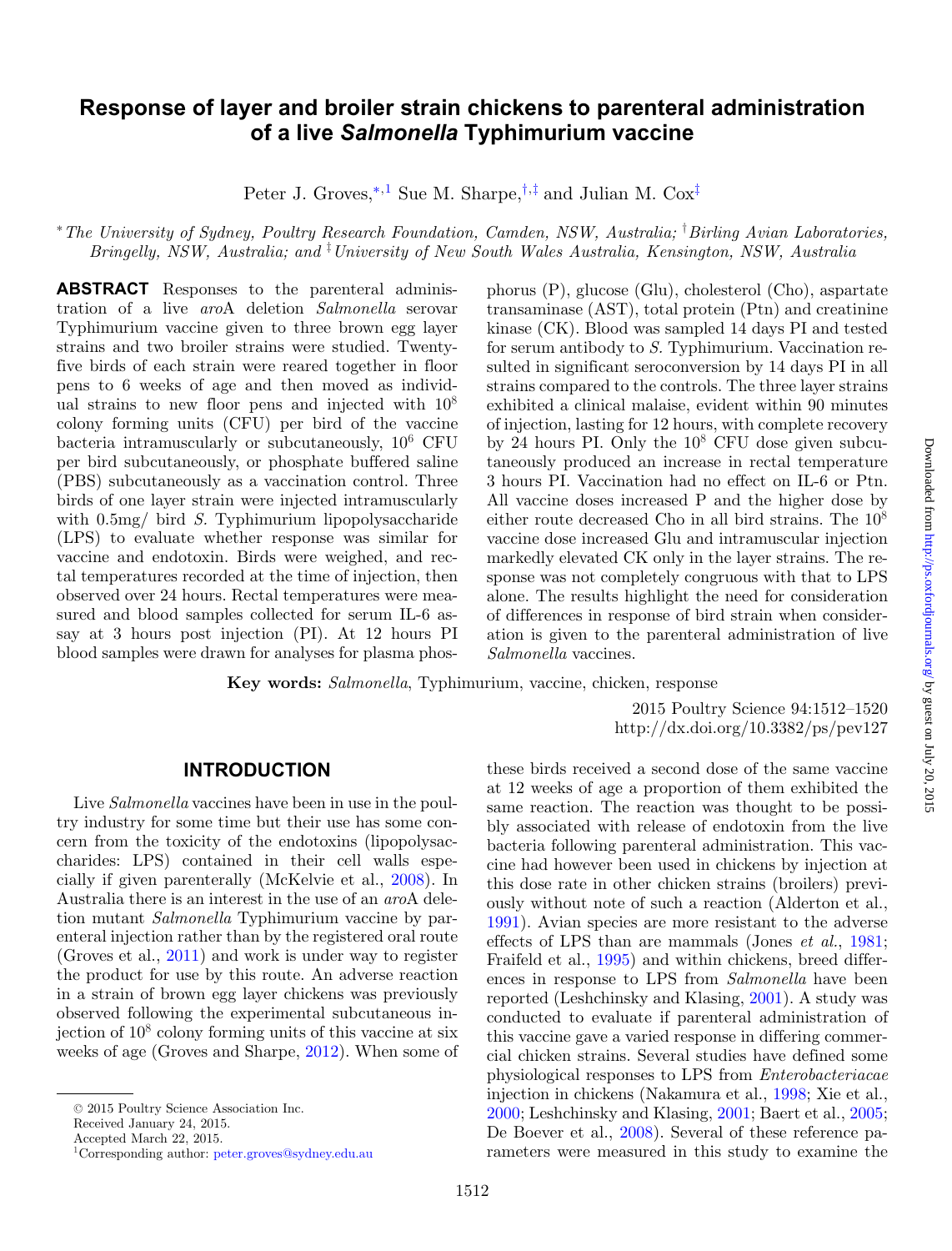likelihood of the reaction being consistent with LPS endotoxicity.

#### **MATERIALS AND METHODS**

#### *Animal Ethics*

Experimental procedures involving animals used in this study were approved by the Birling Animal Ethics Committee (Approval Number 1038/12/11AU). All procedures were carried out in accordance with the *Animal Research Act of NSW* (1985) and Regulations (2005) following the National Health and Medical Research Council of Australia (NHMRC) guidelines (2008) and the NHMRC/Australian Research Council Code of Conduct (2007).

### *Experimental Facility*

A poultry house was fitted out with 32 floor pens each of 6.5m2 in area (Zootechny Pty Ltd, Austral, NSW, Australia). The pens were constructed of small gauge chicken wire sides of 1.8m height and the tops were netted to prevent bird escape. Each pen contained two plastic feed hoppers and one bell waterer (Multiquip Pty Ltd, Austral, NSW). Artificial heat for brooding was supplied from a Hired  $\text{Hand}^{\text{TM}}$  space heater with initial target temperature set at 32◦C, which was reduced by 1◦C every second day until 21◦C was reached at 21 days of age. Photoperiod provided was 23 hours light for the first 4 days and thereafter a photoperiod: scotoperiod of 12 h:12 h was used for the remainder of the experiment. The house had an insulated roof and ventilation was provided using side curtains.

#### *Chickens and Management*

Twenty-five day old chicks of each of three brown egg layer strains (which are all Rhode Island Red by Rhode Island White hybrids), ISABROWN (**IS**), Hyline Brown (**HY**) and Hisex Brown (**HI**), and two broiler strains, Cobb 500 (**CO**) and Ross 308 (**RO**), were obtained from commercial hatcheries supplying these birds. All chicks received commercial vaccines against Marek's Disease (CVI 988), Newcastle Disease and Infectious Bronchitis at their hatchery of origin according to the hatchery's standard practices. The IS, HY and CO chicks originated from breeder flocks which had received inactivated *Salmonella* Typhimurium vaccine during their rearing whereas the HI and RO chicks did not.

On arrival at the facility, paper from the bottom of the chick delivery boxes was collected and cut into pieces, then cultured for the presence of *Salmonella* using the method described below. For each breed, five chicks were randomly selected, bled, humanely euthanized, and their internal viscera removed, pooled, cut up aseptically and cultured for detection of *Salmonella*. Culture and enrichment methods for both chick paper and viscera are described below.

The chicks were permanently identified as to their strain by making a small cut in a different toe web (outside or inside web on left or right foot) with a scalpel which had been dipped in a 1:20 dilution of an antiseptic (Dettol<sup>TM</sup>:  $48 \text{ mg}$  chloroxylenol/ml; Reckitt Benckiser, West Ryde, NSW, Australia) between each bird. All experimental chicks were initially placed within the same floor pen of the experimental facility so that they could share natural exposure to any organisms present. New wood shavings was used as litter and the birds were given *ad libitum* access to a commercial bagged chick starter ration (Barastoc $\circledR$  Feeds), which did not contain any *Salmonella* inhibiting additives, for the first four weeks, after which they received pullet grower ration from the same supplier. At four weeks, individual numbered wing tags were applied to each bird, their toe web marking being recorded with each number. At four weeks of age the broiler strains were transferred to an adjacent pen so that their growth rate could be restricted according to broiler breeder practices (Cobb-Vantress, [2011\)](#page-8-11). Half of the litter in the initial pen was moved with the broilers and fresh shavings were added to both pens to make up the floor cover. The broiler birds received 54 g of a commercial pullet grower ration per bird per day over the next two weeks. The layer strains remained in the initial pen and continued on *ad libitum* access to the same pullet grower ration.

#### *Vaccine*

Vaxsafe<sup>®</sup> ST (Bioproperties Pty Ltd, Ringwood, Victoria) is a live *aro*A deletion mutant of *Salmonella* Typhimurium developed in Australia (Alderton *et al.*, [1991\)](#page-8-3). Vaxsafe<sup>®</sup> ST batch number STM071421A, with a stated label claim of 1000 bird doses at a minimum of  $10^8$  colony forming units ( $CFU$ ) per dose, was used in this study. The manufacturer reported that the potency estimate for this batch was  $10^{10.83}$  CFU/ml (Jackson, [2012\)](#page-8-12). This was the same batch as used in a previous experiment where an adverse reaction was observed (Groves and Sharpe, [2012\)](#page-8-2). One vial of the vaccine was diluted into 250 ml of sterile Phosphate Buffered Saline (PBS), such that the dilution contained at least  $4 \times 10^8$  CFU per ml, based on the label claim for the batch. This dilution was used at 0.25 ml per bird to provide a dose of approximately 108 CFU per bird. A subsample of this solution was further diluted 1:100 in PBS to provide an inoculum of 106 CFU per bird when delivered in 0.25 ml. The vaccine was diluted immediately prior to inoculation and was drawn up in 0.25 ml lots in individual 1 ml sterile syringes fitted with a 1.8cm 22-gauge sterile needle. These were placed in separate plastic zip-lock bags labelled as to their vaccine concentration and kept on ice until administered. Immediately following preparation, a sample of the initial vaccine dilution  $(4 \times 10^8 \,\text{per} \,\text{ml})$  was submitted to Birling Avian Laboratories (Bringelly, NSW) for enumeration of *Salmonella*. The enumeration result from this was approximately  $2.5 \times 10^8$  CFU/ml.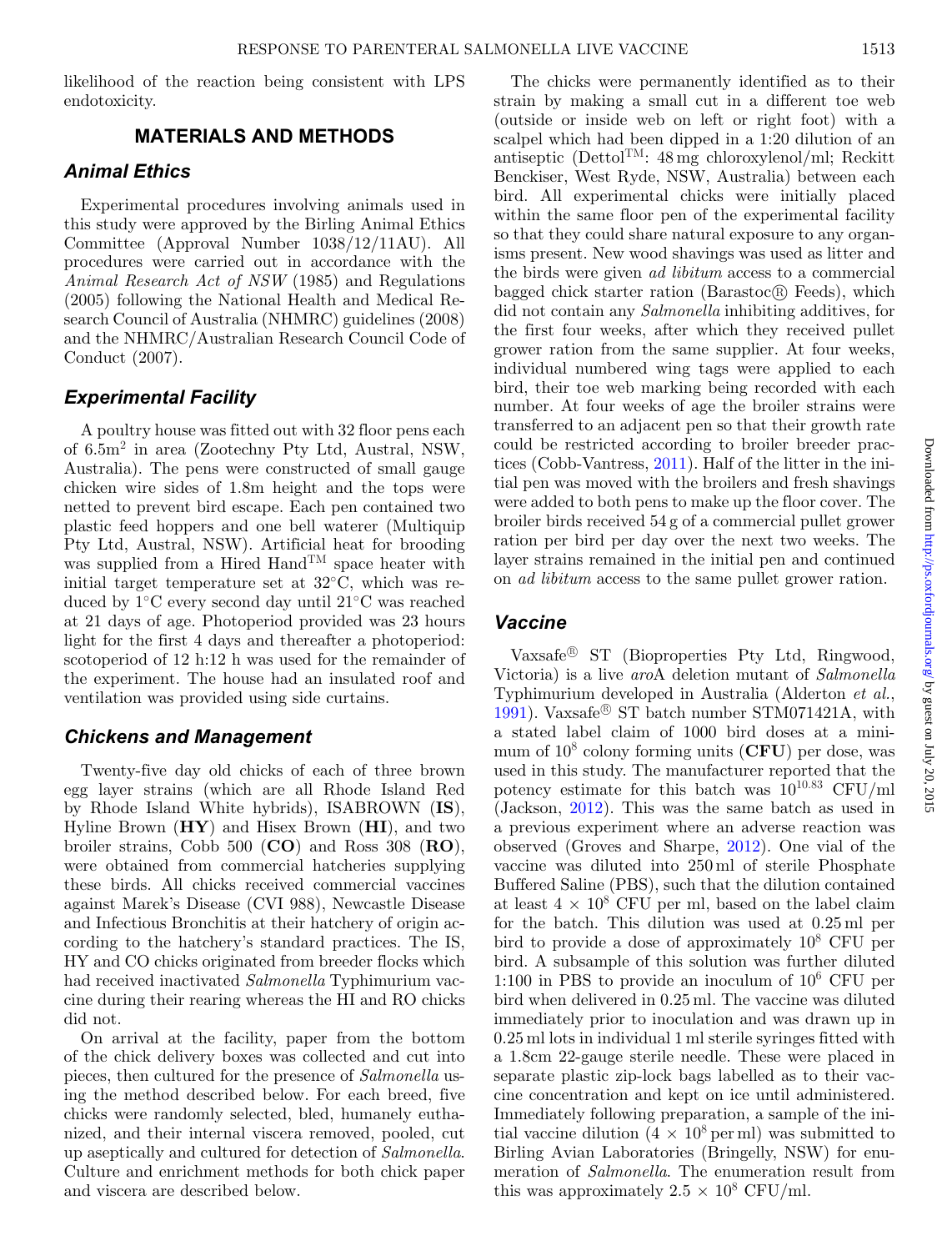According to the manufacturer, this batch of vaccine contained approximately  $9.05 \times 10^6$  endotoxin units (**EU**) per ml (Jackson, [2012\)](#page-8-12). Hence, after dilution, theoretically this would have delivered approximately 3000 EU per bird at the  $10^8$  CFU/bird dose rate.

## *Salmonella Typhimurium Lipopolysaccharide*

A preparation of LPS from *Salmonella enterica* serovar Typhimurium (Sigma-Aldrich, St. Louis, MO, USA), with a supplier's certificate of analysis declaring a potency of 3,000,000 EU/mg (Lot No. 089K4091), was diluted in sterile PBS to provide a concentration of 1 mg LPS per ml.

This preparation was used as a positive control endotoxin inoculation in three HY strain chicks for comparison against vaccinated HY birds at six weeks of age. The three birds were given 0.5 mg/bird intramuscularly (essentially  $1.5 \times 10^6$  EU) as a comparison to the method used by De Boever et al. [\(2008\)](#page-8-10).

## *Salmonella Culture and Enumeration Procedures*

All microbiological testing, including the vaccine enumeration, chick paper and viscera, was performed at a NATA-accredited laboratory (Birling Avian Laboratories, Bringelly, NSW) in accordance with Australian Standard method - Microbiology of food and animal feeding stuffs: Horizontal method for the detection of *Salmonella* spp AS 5013.10–2009. This Australian method is an adaptation of the ISO 6579:2002 / Amd 1: 2007 Annex D – *Salmonella* in feces.

Briefly, the samples were initially emulsified 1:10 in buffered peptone water (BPW, Oxoid Thermo Fisher, CM509, Hampshire, UK) and incubated overnight at 37◦C. Thereafter 1 ml of this enrichment was added to 9 ml of Muller-Kaufmann tetrathionate / novobiocin (MKTTn, pH  $8.0 \pm 0.2$ ) broth (bioMérieux Australia Pty Ltd, Brisbane, Queensland) and incubated at 37◦C overnight, and 0.1 ml of the enrichment was added to 9 ml of Rappaport-Vassiliadis Soy broth (bioMérieux, Brisbane, Queensland) and incubated at 42◦C overnight. Both selective enrichments then streak-plated onto Xylose lysine deoxycholate agar (XLD) and Hektoen Enteric agar 90 mm split plates (bioMerieux Australia Pty Ltd Ref: 04175) and incubated at 37◦C overnight. Isolates presumptively identified as salmonellae were confirmed using validated commercial chromogenic agar chromIDTM *Salmonella* Agar (bioMérieux, Brisbane, Queensland).

## *Experimental Design and Procedures*

At 6 weeks of age the birds were separated into their strains and randomly assigned one of four colored leg rings to allow for visual identification of the birds without having to handle or disturb them. The wing tag number of each bird assigned to a colored leg ring was recorded. The birds of each strain were placed into a new clean separate pen with fresh wood shavings as litter. They were allowed one day to accommodate to their new pen and the presence of the leg ring. Leg ring colors were randomly assigned to each vaccine treatment. Five birds with the same leg ring color were given a diluted vaccine subcutaneously at a dose rate of 10<sup>8</sup> CFU per bird. Another group of five was given  $10^8$  CFU per bird by intramuscular injection. A third group received vaccine at a dose of 10<sup>6</sup> CFU per bird subcutaneously and the fourth group of five birds were given a sham vaccine subcutaneously consisting of 0.25 ml of PBS.

The birds were weighed at the time of vaccination and their rectal temperatures were recorded using a digital probe thermometer (Surgipack $\bigcirc$ ) Digital Thermometer, ONBO Electronic Co Ltd, Shenzhen, China) accurate to  $\pm 0.1$ °C between 32.0 to 43.9°C. The birds were closely observed for 3 hours from outside each pen without causing disturbance.

At 3 hours post injection (PI), all birds had their rectal temperatures measured and a 1 ml blood sample was collected in serum collection tubes (Vacuette®). Serum was frozen and later assayed for chicken Interleukin-6 (IL-6) using a commercial ELISA kit (Cusabio Biotech Co., Ltd, Wuhan, China; Catalogue No. CSB-E08549Ch). This ELISA had a stated minimum detection limit of 15.6 pg IL-6/ml.

Birds were then observed at intervals until 12 hours PI. At 12 hours PI, blood samples from all birds were collected into lithium heparin tubes (Vacuette $\mathbb{R}$ ). Plasma from these samples were stored in aliquots and frozen. Plasma was analyzed for phosphorus (**P**), glucose (**Glu**), cholesterol (**Cho**), creatinine kinase (**CK**), aspartate transaminase (**AST**) and total protein (**Ptn**) by the University of Sydney Veterinary Clinical Pathology Unit, Camden, NSW, Australia, using Thermo Scientific reagents (details shown in Table [1\)](#page-3-0) and a Konelab 20 XTi (Thermo Electron) clinical chemistry analyzer.

### *Statistical Analyses*

Comparisons of outcomes of all factors measured were conducted using factorial ANOVA analysis, using the computer statistics package Statistica<sup>TM</sup> ver6 (Statsoft, 2003). The factors included were bird strain (5) and vaccine treatment, by dose rate and route (4). Statistical significance was accepted at *P* < 0.05.

### **RESULTS**

### *Dose Rate on a Body Weight Basis*

Table [2](#page-3-1) shows initial bird body weights, and calculated dose rates of vaccine organism on a body weight basis  $(log_{10}CFU/Kg$  bodyweight), as well as rectal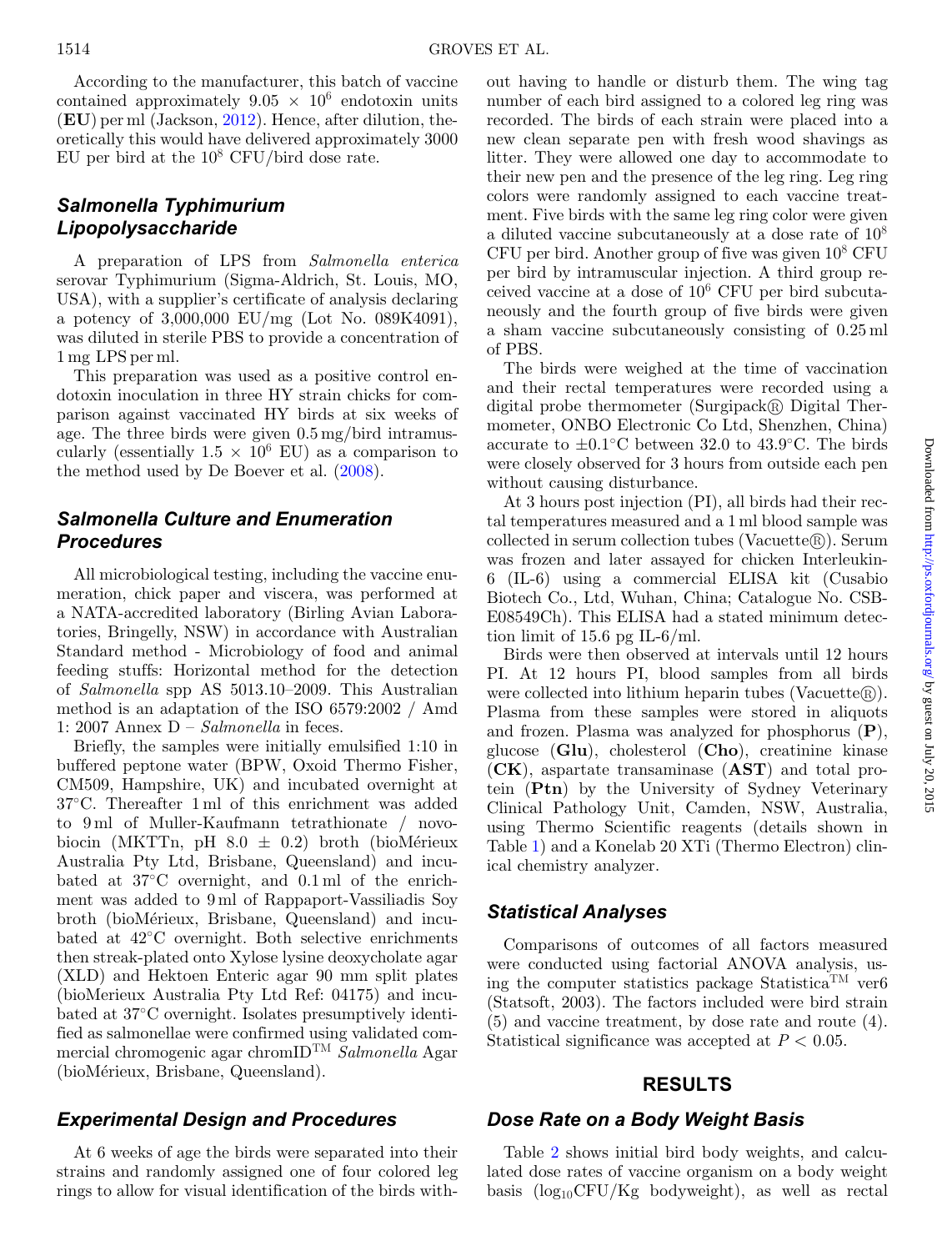**Table 1.** Analytical methods for plasma biochemistry and enzyme studies.

<span id="page-3-0"></span>

| Test                         | Method                                   | $Test$ kit Catalogue number <sup>1</sup> |
|------------------------------|------------------------------------------|------------------------------------------|
| Inorganic Phosphorus         | Direct UV method without reduction       | TR 30026                                 |
| Glucose                      | Glucose hexakinase liquid stable reagent | TR15421                                  |
| Cholesterol                  | Cholesterol liquid stable reagent        | TR13421                                  |
| Total Protein                | Biuret method                            | TR34021/1700                             |
| Creatinine Kinase (CK)       | CK activated by N-acetyl cysteine        | TR14110                                  |
| Aspartate Transaminase (AST) | AST (GOT) liquid stable reagent          | TR70121                                  |

1All kits obtained from Fisher Diagnostics, Middletown, VA, USA.

<span id="page-3-1"></span>**Table 2.** Bird starting body weights, calculated dose per kg and rectal temperatures at 0 and 3 hours post injection.

| Bird<br>type          | Strain              | Vaccine dose<br>rate and<br>and route | Mean Body<br>weight at<br>start $(gm)$ | Vaccine dose<br>$Log_{10}(CFU/Kg)$<br>$bodyweight)^3$ | Mean Rectal<br>Temperature at<br>hours PI $(^{\circ}C)$ |                     | Change in<br>mean rectal<br>temperature 0-3 hrs PI ( $^{\circ}$ C) |  |
|-----------------------|---------------------|---------------------------------------|----------------------------------------|-------------------------------------------------------|---------------------------------------------------------|---------------------|--------------------------------------------------------------------|--|
|                       |                     |                                       |                                        |                                                       | $0\,\ensuremath{\,\mathrm{hrs}}$                        | $3\ \mathrm{hrs}$   |                                                                    |  |
| Layer                 | $\operatorname{IS}$ | Sham $s/c1$                           | 542                                    |                                                       | 41.7                                                    | 41.7                | $0.0^{\text{a},\text{b},\text{c}}$                                 |  |
|                       |                     | $10^6$ s/c <sup>1</sup>               | 504                                    | 6.29                                                  | 41.7                                                    | 41.8                | $0.1^{\text{a},\text{b},\text{c}}$                                 |  |
|                       |                     | $10^8 \text{ s/c}^1$                  | 560                                    | $8.25\,$                                              | 41.7                                                    | $42.5\,$            | 0.9 <sup>a</sup>                                                   |  |
|                       |                     | $10^8$ i/m <sup>2</sup>               | 577                                    | 8.24                                                  | $41.9\,$                                                | 41.8                | $-0.1^{\rm b,c}$                                                   |  |
|                       | HY                  | Sham $s/c1$                           | $541\,$                                |                                                       | 41.8                                                    | 41.7                | $-0.1^{b,c}$                                                       |  |
|                       |                     | $10^6$ s/c <sup>1</sup>               | 595                                    | $6.23\,$                                              | 41.7                                                    | 41.7                | $0.0^{\rm a,b,c}$                                                  |  |
|                       |                     | $10^8 \text{ s/c}^1$                  | 540                                    | 8.27                                                  | 41.8                                                    | 42.0                | $0.2^{\text{a},\text{b},\text{c}}$                                 |  |
|                       |                     | $10^8$ i/m <sup>2</sup>               | 620                                    | 8.21                                                  | 41.8                                                    | 42.0                | $0.2^{\rm a,b,c}$                                                  |  |
|                       | $\rm HI$            | Sham $s/c1$                           | 444                                    |                                                       | 42.0                                                    | 41.9                | $-0.1^{\rm b,c}$                                                   |  |
|                       |                     | $10^6$ s/c <sup>1</sup>               | 426                                    | $6.38\,$                                              | 42.1                                                    | 42.1                | $0.0^{\mathrm{a,b}}$                                               |  |
|                       |                     | $10^8 \text{ s/c}^1$                  | 441                                    | $8.36\,$                                              | 42.1                                                    | 42.2                | $0.2^{\text{a},\text{b}}$                                          |  |
|                       |                     | $10^8$ i/m <sup>2</sup>               | 424                                    | $8.37\,$                                              | 41.8                                                    | 42.0                | $0.2^{\mathrm{a,b}}$                                               |  |
| $\operatorname{Meat}$ | CO                  | Sham $s/c1$                           | 2219                                   |                                                       | 41.0                                                    | 41.4                | $0.5^{\text{a},\text{b}}$                                          |  |
|                       |                     | $10^6$ s/c <sup>1</sup>               | 1987                                   | 5.70                                                  | $41.6\,$                                                | 41.4                | $-0.1^{b,c}$                                                       |  |
|                       |                     | $10^8 \text{ s/c}^1$                  | 2116                                   | $7.68\,$                                              | $41.5\,$                                                | 42.1                | $0.6^{\mathrm{a,b}}$                                               |  |
|                       |                     | $10^8$ i/m <sup>2</sup>               | $2125\,$                               | $7.68\,$                                              | 41.4                                                    | $41.3\,$            | $-0.1b,c$                                                          |  |
|                       | $\rm{RO}$           | Sham $s/c1$                           | 2105                                   |                                                       | $41.6\,$                                                | 41.2                | $-0.4^{\circ}$                                                     |  |
|                       |                     | $10^6$ s/c <sup>1</sup>               | 2207                                   | $5.66\,$                                              | 41.4                                                    | $41.3\,$            | $-0.1^{\rm b,c}$                                                   |  |
|                       |                     | $10^8 \text{ s/c}^1$                  | $2237\,$                               | $7.65\,$                                              | 41.2                                                    | $41.9\,$            | $0.7^{\mathrm{a,b}}$                                               |  |
|                       |                     | $10^8$ i/m <sup>2</sup>               | 2211                                   | 7.65                                                  | 41.2                                                    | $41.2\,$            | $-0.1^{\rm b,c}$                                                   |  |
|                       |                     | ${\cal P}$ $=$                        | $0.63\,$                               |                                                       | $0.051\,$                                               | 0.48                | $0.03\,$                                                           |  |
| Main Effects          |                     |                                       |                                        |                                                       |                                                         |                     |                                                                    |  |
| Layer                 |                     |                                       | $518^{\rm b}$                          |                                                       | 41.8 <sup>A</sup>                                       | $42.0^{\rm A}$      | $0.1\,$                                                            |  |
| Meat                  |                     |                                       | $2148^{\mathrm{a}}$                    |                                                       | $41.4^{\rm B}$                                          | $41.5^{\rm B}$      | 0.1                                                                |  |
|                       |                     | $P =$                                 | < 0.01                                 |                                                       | < 0.001                                                 | < 0.001             | 0.92                                                               |  |
|                       | $\operatorname{IS}$ |                                       | $546^{\rm B}$                          |                                                       | 41.8 <sup>A</sup>                                       | $41.9^{\rm A}$      | $\rm 0.2$                                                          |  |
|                       | HY                  |                                       | $574^{\rm B}$                          |                                                       | $41.8^{\rm A}$                                          | $41.9^{\rm A}$      | 0.1                                                                |  |
|                       | $_{\rm HI}$         |                                       | $434^{\rm B}$                          |                                                       | 42.0 <sup>A</sup>                                       | $42.1^{\rm A}$      | 0.1                                                                |  |
|                       | CO                  |                                       | $2190^{\mathrm{A}}$                    |                                                       | $41.4^{\rm B}$                                          | $41.6^{\rm B}$      | $\rm 0.2$                                                          |  |
|                       | RO                  |                                       | $2112^{\mathrm{A}}$                    |                                                       | $41.4^{\rm B}$                                          | $41.4^{\rm B}$      | 0.0                                                                |  |
|                       |                     | $P =$                                 | < 0.001                                |                                                       | < 0.001                                                 | < 0.001             | 0.45                                                               |  |
|                       |                     | Sham $s/c1$                           | 1170                                   |                                                       | 41.6                                                    | $41.6^{\rm B}$      | $0.0^{\rm B}$                                                      |  |
|                       |                     | $10^6$ s/c <sup>1</sup>               | 1144                                   |                                                       | 41.7                                                    | $41.7^{\rm B}$      | $0.0^{\rm B}$                                                      |  |
|                       |                     | $10^8 \text{ s/c}^1$                  | 1179                                   |                                                       | 41.6                                                    | $42.2^{\mathrm{A}}$ | $0.5^{\rm A}$                                                      |  |
|                       |                     | $10^8$ i/m <sup>2</sup>               | 1192                                   |                                                       | 41.6                                                    | $41.7^{\rm B}$      | $0.0^{\rm B}$                                                      |  |
|                       |                     | $P =$                                 | 0.65                                   |                                                       | 0.84                                                    | < 0.001             | < 0.001                                                            |  |

 ${}^{1}$ CFU/bird by subcutaneous injection.

2CFU/bird by intramuscular injection.

3calculated mean dose received per bird on a kg body weight basis.

Means within a column with different superscripts differ  $(^{a,b,c}P < 0.05; ^{A,B}P < 0.01)$ .

temperature measurements at time of injection and 3 hours PI. The broiler strains were significantly heavier than the layer strains but there were no significant weight differences within strains at time of injection. The heavier broilers obviously received a lower dose per kg of the vaccine organism at the same dose rates, however the layer strains receiving  $10^6$  CFU/bird did receive a lower dose rate per kg bodyweight  $(Log<sub>10</sub>)$ 6.23–6.29 CFU/kg) than the broilers which received  $10^8$  $CFU/bird$  (Log<sub>10</sub> 7.65-7.68  $CFU/kg$ ).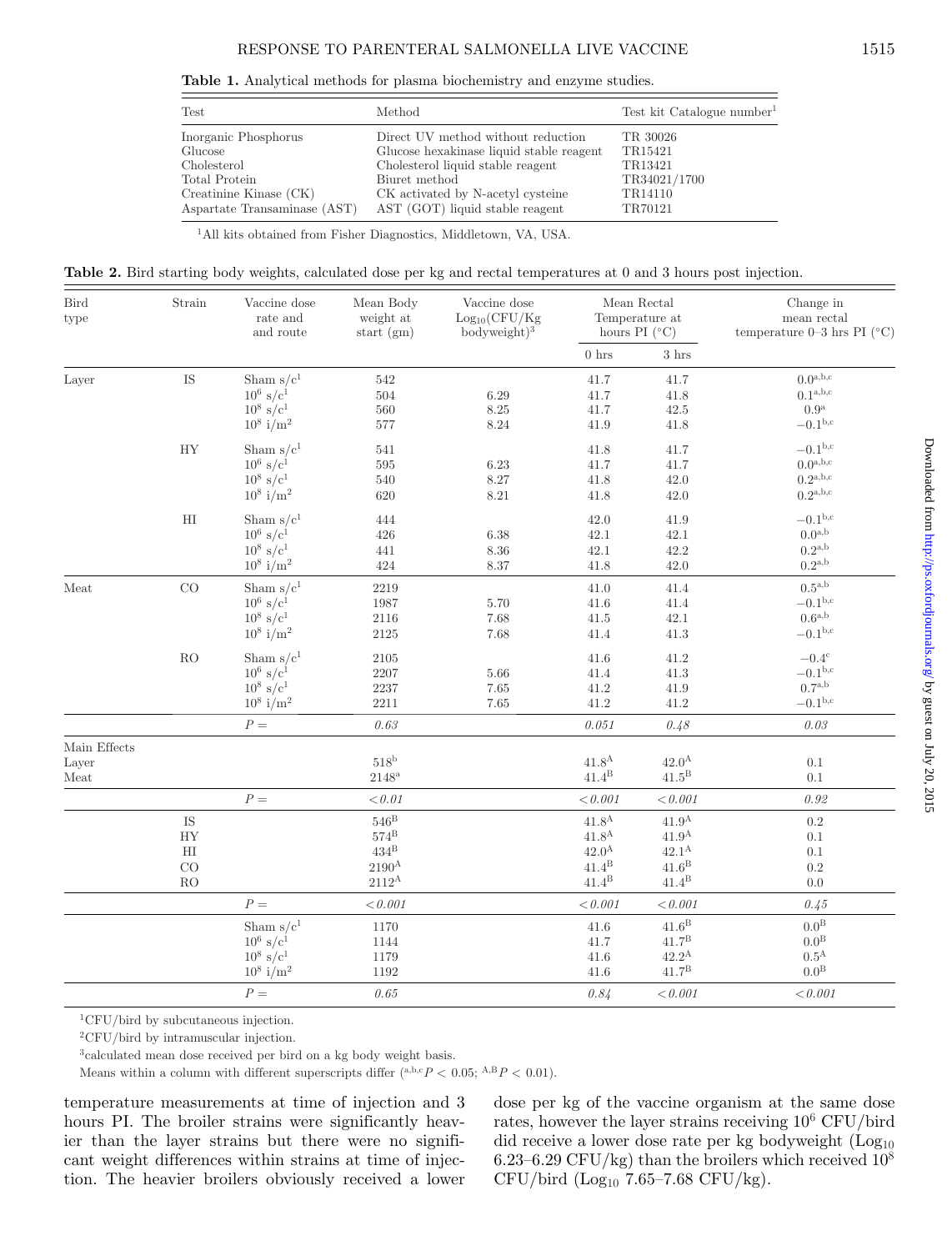### *Clinical Observations*

After 90 minutes PI, all of the layer strain birds (IS, HY and HI) which received injected vaccine exhibited a malaise typified by somnolence, depression and huddling. The HY birds which received 0.5 mg LPS showed a similar malaise but also had marked diarrhoea at this time. Diarrhoea was not observed in any other group. The controls appeared active and behaved normally. No birds of the broiler strains (CO, RO) exhibited any observable clinical effect from the injections.

Three hours PI the layer strains which received  $10^8$ CFU by either route were still huddled and sleepy. Some birds of the layer strains that received 10<sup>6</sup> CFU subcutaneously showed some activity and attempted to feed but were still noticeably less active than the controls. The birds treated with 0.5 mg LPS were also still huddled and somnolent and diarrhoea was still evident. All broiler strain birds appeared active and normal at 3 hours PI.

At 12 hours PI (at night), upon inspection, all birds were sleeping. The broiler strain birds became active when disturbed. The layer birds that had received vaccine reacted to disturbance but quickly returned to huddling and somnolent behavior. The LPS-injected birds remained huddled at 12 hours PI. By 24 hours PI, all birds appeared recovered and showed normal activity.

The broiler strains had significantly lower rectal temperatures than the layer strains (of  $0.4-0.5\degree C$ ) at both 0 and 3 hours PI, in agreement with the findings of Leshchinsky and Klasing [\(2001\)](#page-8-6). After 3 hours PI only the broiler strains and IS layer strain given vaccine at  $10^8$  CFU/bird, and only by the subcutaneous route, showed any significant rise in rectal temperature (Table [2\)](#page-3-1). HY birds given LPS intramuscularly did not show a temperature rise at 3 hours PI (Table [5\)](#page-6-0).

### *Plasma Biochemistry and Enzymes*

Plasma biochemistry and enzyme results are shown in Table [3.](#page-5-0) The  $10^8$  CFU/bird dose rate of vaccine by either dose route resulted in significantly elevated plasma phosphorus relative to the those given the sham dose, while those given  $10^6$  CFU/ bird were not significantly different to the sham dose birds. This was most evident in the RO and HI strains.

Plasma cholesterol (Cho) levels were significantly higher in the broiler strains than in the layer bird strains. There was a significant strain interaction where the  $10^8$  CFU/bird dose rates of vaccine by either route significantly depressed Cho compared to sham vaccinates only in the broiler strains (CO and RO) but not in the layer stains (IS, HY or HI).

There was a significant strain interaction where Glu was significantly elevated by the  $10^8$  CFU/bird vaccine dose given intramuscularly to the HY and subcutaneously to the HI layer strains compared with sham vaccination but this was not seen in the broiler strains nor the IS layer strain.

There were no significant differences in Ptn at 12 hours PI between strains or vaccine administration regimes.

Broiler strains of bird had significantly higher plasma AST levels than layer strains but there were no effects of administration of vaccine on AST.

The broiler breeds had significantly higher plasma CK levels in general compared to the layer strains, administration of the vaccine by the intramuscular route increased plasma CK significantly as main effect. The higher variation of CK levels within the broiler strains masked the individual variation within strains as the main effect was produced by increases in CK in the layer strains which appear non-significant within each strain.

## *IL-6 and ST-antibodies*

IL-6 serum assays are shown in Table [4.](#page-6-1) The CO strain appeared to have lower IL-6 levels than any other strain but there was no detectable difference in IL-6 levels at 3 hours PI as a result of vaccine administration.

ELISA antibody levels to *Salmonella* Typhimurium for each treatment are shown i[n](#page-6-1) Table [5.](#page-6-0) Parenteral administration of the vaccine at all rates and routes resulted in significant increases in antibody titer 14 days PI compared to the sham vaccinated group. The RO strain produced a significantly higher ELISA titer than any other strain.

### *Comparison with LPS in HY Birds*

Table [6](#page-7-0) shows the comparisons for the HY strain only including birds treated with 0.5 mg LPS by intramuscular injection. Within this strain there were no significant differences between results from any vaccine dose or LPS for serum IL-6 at 3 hours PI, and for rectal temperature, plasma phosphorus or cholesterol at 12 hours PI. Plasma Glu and CK were elevated in birds given an intramuscular dose of vaccine at  $10^8$ CFU/bird as previously mentioned. However LPS administration did not change Glu or CK relative to sham or subcutaneously vaccinated treatments even though given intramuscularly in this strain. Total plasma Ptn was depressed in birds given LPS compared to the sham and  $10^6$  CFU/bird groups.

Plasma AST values for LPS and the higher subcutaneously administered vaccine dose may have been depressed compared to sham and other vaccine treatments  $(P = 0.057)$  and this may have reached significance if the number of birds in each group had been higher.

As measured by ELISA at 14 days PI, serum antibody to *Salmonella* Typhimurium in the LPS-treated HY birds was at a titer that was intermediate between the controls and the HY birds given the vaccine.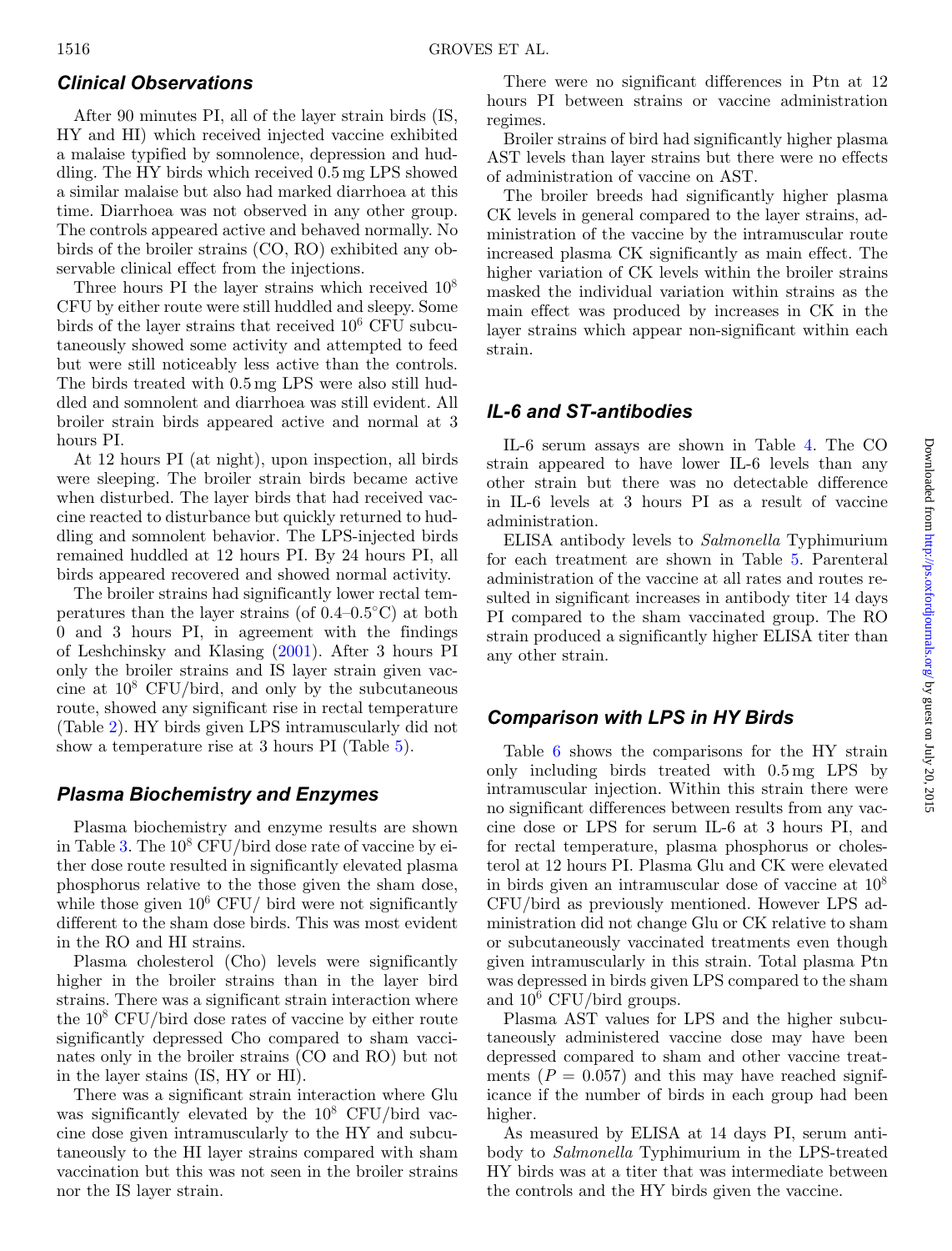| <b>Bird</b><br>Type | <b>Bird</b><br>Strain      | Vaccine dose<br>rate and route                             | Phosphorus<br>(mmol/L) | Cholesterol<br>(mmol/L)                                      | Glucose<br>(mmol/L)                                   | Total Protein<br>(g/L)       | AST <sup>3</sup><br>(U/L)                       | CK <sup>4</sup><br>(U/L)                           |
|---------------------|----------------------------|------------------------------------------------------------|------------------------|--------------------------------------------------------------|-------------------------------------------------------|------------------------------|-------------------------------------------------|----------------------------------------------------|
| Layer               | IS                         | Sham<br>$10^6$ s/c <sup>1</sup><br>$10^8$ s/c <sup>1</sup> | 1.97<br>1.92<br>2.04   | $2.32^{\mathrm{B,C}}$<br>$2.04^{\text{B,C}}$<br>$1.90^{B,C}$ | $11.83^{B,C}$<br>$11.48^{\circ}$<br>$12.55^{\rm B,C}$ | 35.0<br>$37.0\,$<br>$35.8\,$ | $239.8^{b,c}$<br>$276.6^{a,b}$<br>$245.0^{a,b}$ | $1959^{\rm B}$<br>$2028^{\rm B}$<br>$3429^{\rm B}$ |
|                     |                            | $10^8$ i/m <sup>2</sup>                                    | 2.10                   | $1.94^{\rm B,C}$                                             | $12.88^{A,B,C}$                                       | 33.6                         | 170.5c                                          | $9880^{\rm A,B}$                                   |
|                     | HY                         | Sham                                                       | 1.72                   | $2.50^{\rm B}$                                               | $11.38^{\circ}$                                       | 35.8                         | $234.6^{b,c}$                                   | $2504^{\mathrm{B}}$                                |
|                     |                            | $10^6$ s/c <sup>1</sup>                                    | 1.90                   | $2.30^{B,C}$                                                 | $11.68^{B,C}$                                         | 36.4                         | $216.0^{b,c}$                                   | $1875^{\rm B}$                                     |
|                     |                            | $10^8 \text{ s/c}^1$                                       | $2.00\,$               | $2.18^{B,C}$                                                 | $12.96^{A,B,C}$                                       | $35.2\,$                     | $198.2^{b,c}$                                   | $2224^{\rm B}$                                     |
|                     |                            | $10^8$ i/m <sup>2</sup>                                    | 2.02                   | $2.02^{\rm B,C}$                                             | $15.36^{\rm A}$                                       | 35.0                         | $228.4^{b,c}$                                   | $9785^{\rm A,B}$                                   |
|                     | $\mathop{\rm HI}\nolimits$ | Sham                                                       | 2.12                   | $2.42^{\rm B}$                                               | $12.60^{B,C}$                                         | 31.8                         | $243.6^{a,b}$                                   | $1528^{\mathrm{B}}$                                |
|                     |                            | $10^6$ s/c <sup>1</sup>                                    | 2.00                   | $2.10^{B,C}$                                                 | $11.94^{B,C}$                                         | $34.2\,$                     | $226.6^{a,b}$                                   | $1408^{\rm B}$                                     |
|                     |                            | $10^8 \text{ s/c}^1$                                       | 2.32                   | 2.00 <sup>B,C</sup>                                          | $14.18^{A}$                                           | $35.6\,$                     | 232.8 <sup>b</sup>                              | $2134^{\rm B}$                                     |
|                     |                            | $10^8$ i/m <sup>2</sup>                                    | 2.14                   | $1.90^{\rm B,C}$                                             | $13.46^{\rm A,B}$                                     | $33.2\,$                     | 271.0 <sup>b</sup>                              | $10801^{\rm A,B}$                                  |
| Meat                | CO                         | Sham                                                       | 1.81                   | $3.75^{\mathrm{A}}$                                          | $12.63^{\mathrm{B,C}}$                                | 33.0                         | $291.3^{a,b}$                                   | $5742^{\mathrm{A},\mathrm{B}}$                     |
|                     |                            | $10^6$ s/c <sup>1</sup>                                    | 2.27                   | $3.40^{\rm A,B}$                                             | $12.82^{A,B,C}$                                       | 33.4                         | $279.8^{a,b}$                                   | $4971^{A,B}$                                       |
|                     |                            | $10^8$ s/c <sup>1</sup>                                    | $2.13\,$               | 2.93 <sup>B,C</sup>                                          | $12.08^{\rm B,C}$                                     | $34.5\,$                     | $288.2^{a,b}$                                   | $7629^{\mathrm{A},\mathrm{B}}$                     |
|                     |                            | $10^8$ i/m <sup>2</sup>                                    | 1.97                   | $2.42^{\mathrm{B,C}}$                                        | $11.98^{B,C}$                                         | $31.2\,$                     | $279.8^{a,b}$                                   | $\rm 6905^{A,B}$                                   |
|                     | ${\rm RO}$                 | Sham                                                       | 1.95                   | 4.38 <sup>A</sup>                                            | $11.48^{\circ}$                                       | $38.5\,$                     | $280.5^{a,b}$                                   | $4321^{A,B}$                                       |
|                     |                            | $10^6$ s/c <sup>1</sup>                                    | 2.06                   | 4.14 <sup>A</sup>                                            | $11.60^{\circ}$                                       | 35.4                         | $329.6^{\rm a}$                                 | $14165^{\rm A}$                                    |
|                     |                            | $10^8 \text{ s/c}^1$                                       | 2.44                   | $2.78^{\rm B,C}$                                             | $11.40^{\rm C}$                                       | $31.0\,$                     | $263.8^{a,b,c}$                                 | $5231^{\rm A,B}$                                   |
|                     |                            | $10^8$ i/m <sup>2</sup>                                    | 2.23                   | $2.95^{\mathrm{B,C}}$                                        | $12.26^{B,C}$                                         | 33.0                         | $249.5^{a,b,c}$                                 | $5812^{\mathrm{A},\mathrm{B}}$                     |
|                     |                            | $P =$                                                      | 0.13                   | < 0.001                                                      | 0.002                                                 | 0.14                         | 0.01                                            | 0.007                                              |
| Main Effects        |                            |                                                            |                        |                                                              |                                                       |                              |                                                 |                                                    |
| Layer               |                            |                                                            | 2.02                   | $2.14^{\rm B}$                                               | $12.70^{\rm A}$                                       | 34.89                        | $232.5^{\rm B}$                                 | $4114^B$                                           |
| Meat                |                            |                                                            | 2.10                   | $3.34^{\rm A}$                                               | 12.03 <sup>B</sup>                                    | 33.84                        | $283.8^{A}$                                     | $6922^{\mathrm{A}}$                                |
|                     |                            | $P =$                                                      | 0.12                   | < 0.001                                                      | 0.008                                                 | 0.12                         | < 0.001                                         | 0.004                                              |
|                     | IS                         |                                                            | $2.01^{A,B}$           | $2.05^{\rm B}$                                               | $12.19^{A,B}$                                         | 35.3                         | $233.0^{\rm B}$                                 | 4324                                               |
|                     | ${\rm HY}$                 |                                                            | $1.91^{\rm B}$         | $2.25^{\rm B}$                                               | $12.85^{\rm A}$                                       | 35.6                         | $219.3^{\rm B}$                                 | 4097                                               |
|                     | $\mathop{\rm HI}\nolimits$ |                                                            | $2.15^{\mathrm{A}}$    | 2.11 <sup>B</sup>                                            | $13.05^{\rm A}$                                       | $33.7\,$                     | $243.5^{\mathrm{B}}$                            | 3968                                               |
|                     | CO                         |                                                            | $2.04^{\rm A,B}$       | $3.12^{\rm A}$                                               | $12.38^{A,B}$                                         | $33.0\,$                     | $284.8^{\rm A}$                                 | 6311                                               |
|                     | RO                         |                                                            | $2.17^{\rm A}$         | $3.56^{\rm A}$                                               | $11.69^{\rm B}$                                       | 34.5                         | $280.8^{A}$                                     | 7382                                               |
|                     |                            | $P =$                                                      | 0.004                  | $< 0.001$                                                    | $<\!0.001$                                            | 0.06                         | < 0.001                                         | 0.08                                               |
|                     |                            | Sham                                                       | $1.91^{\rm B}$         | $3.07^{\rm A}$                                               | 11.98 <sup>B</sup>                                    | $34.8\,$                     | $258.0\,$                                       | $3211^{\rm B}$                                     |
|                     |                            | $10^6$ s/c <sup>1</sup>                                    | $2.03^{A,B}$           | $2.80^{A}$                                                   | $11.90^{\rm B}$                                       | $35.3\,$                     | $265.7\,$                                       | $4889^{\rm B}$                                     |
|                     |                            | $10^8 \text{ s/c}^1$                                       | $2.19^{\rm A}$         | 2.36 <sup>B</sup>                                            | $12.63^{A,B}$                                         | 34.4                         | $245.6\,$                                       | $4129^{\rm B}$                                     |
|                     |                            | $10^8$ i/m <sup>2</sup>                                    | 2.09 <sup>A</sup>      | $2.25^{\rm B}$                                               | $13.19^{\rm A}$                                       | $33.2\,$                     | 239.8                                           | $8637^{\rm A}$                                     |
|                     |                            | $P =$                                                      | < 0.001                | < 0.001                                                      | < 0.001                                               | 0.11                         | 0.12                                            | < 0.001                                            |

<span id="page-5-0"></span>**Table 3.** Mean plasma biochemistry and enzymes at 12 hours Post Injection of vaccine.

 ${}^{1}$ CFU/bird by subcutaneous injection.

2CFU/bird by intramuscular injection.

3Aspartate Transaminase.

4Creatinine Kinase.

Means within a column with different superscripts differ  $(^{a,b,c}P<0.05; ^{A,B,C}P<0.01)$ .

#### **DISCUSSION**

There wer[e](#page-6-1) clearly different clinical and physiological reactions to parenteral administration of the live *aro*A deletion *Salmonella* Typhimurium vaccine between the broiler and layer bird types. This should alert producers to be aware of possible breed differences in response when similar vaccines are used by this route.

Some of the observed responses are at variance with previously published studies using LPS in chickens. Within the HY strain, there were notable significant differences in response from the administration of vaccine and LPS, which were dependent on dose and route of delivery. Other studies have used a variety of LPS types (*E. coli* or *Salmonella*), administered by different routes (often intravenous), and in different chicken strains of differing ages, which may explain many of the variations observed (Adler and DaMassa, [1978;](#page-8-13) Jones et al., [1981;](#page-8-4) Baert et al., [2005\)](#page-8-9). Many factors have been implicated in the febrile response to LPS in chickens including ambient temperature, age, route of administration and breed (De Boever et al., [2008\)](#page-8-10). Leshchinsky and Klasing [\(2001\)](#page-8-6) described a more marked response in body temperature following an injection of LPS in a layer strain compared to a broiler strain and hypothesized that selection for enhanced early growth characteristics also selected against the ability to mount an inflammatory response. In contrast, Cheng et al. [\(2004\)](#page-8-14) demonstrated a varying degree of hypothermia induced by LPS administration within lines of the same layer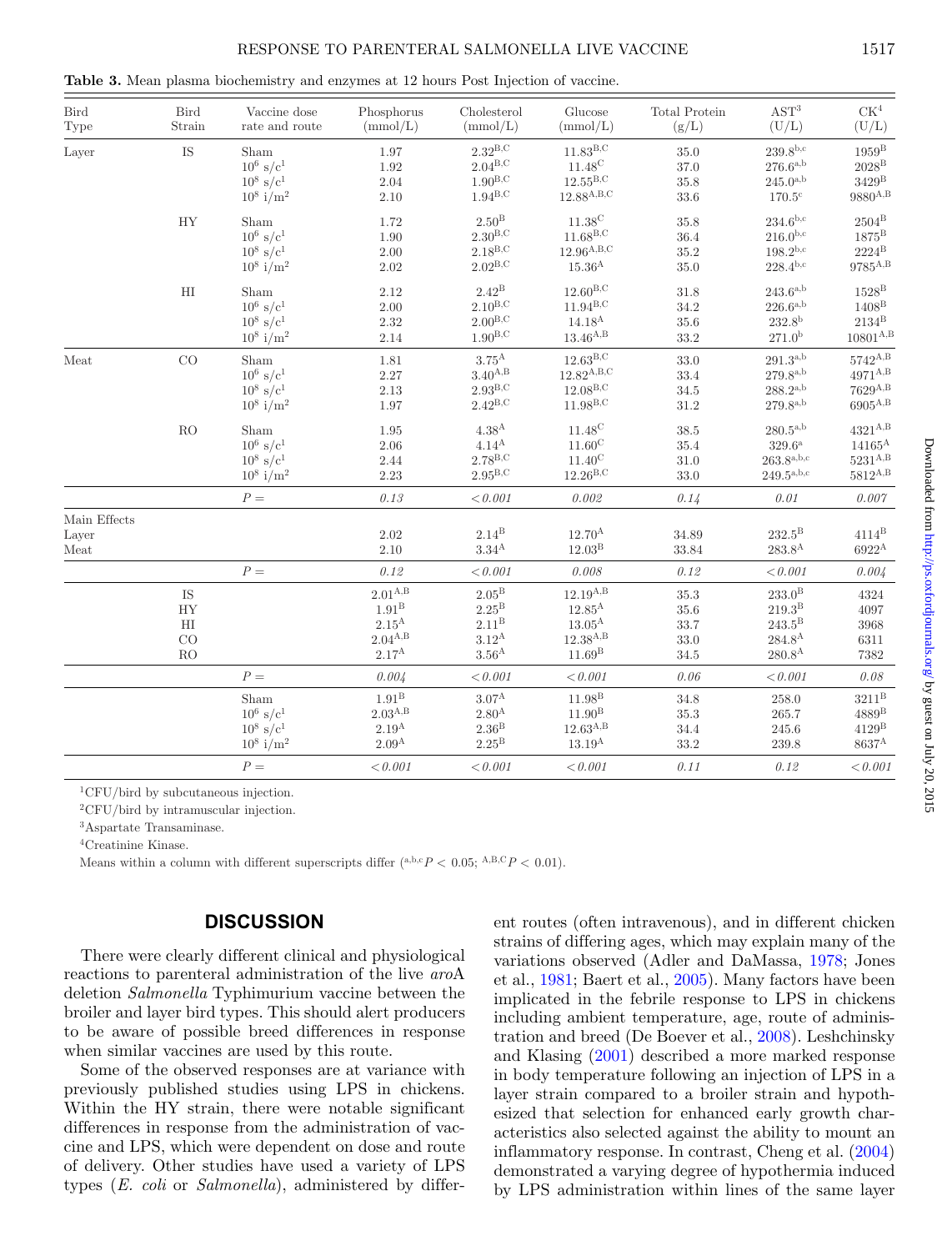<span id="page-6-1"></span>

| <b>Bird</b><br>Type           | Strain                     | Vaccine dose<br>rate and route                                     | Serum IL-6<br>3hr PI $Log_{10}$<br>(pg/ml)                                                  |
|-------------------------------|----------------------------|--------------------------------------------------------------------|---------------------------------------------------------------------------------------------|
| Layer                         | IS                         | Sham PBS $s/c1$<br>$10^8 \text{ s/c}^1$<br>$10^8$ i/m <sup>2</sup> | $2.38^{\rm a,b}$<br>$2.36^{\mathrm{a,b}}$<br>$2.18^{\mathrm{a,b}}$                          |
|                               | <b>HY</b>                  | Sham PBS $s/c1$<br>$10^8 \text{ s/c}^1$<br>$10^8$ i/m <sup>2</sup> | $2.35^{\rm a,b}$<br>$1.86^{\mathrm{a,b}}$<br>$1.80^{\mathrm{a,b}}$                          |
|                               | $_{\rm HI}$                | Sham PBS $s/c1$<br>$10^8 \text{ s/c}^1$<br>$10^8$ i/m <sup>2</sup> | $1.74^{a,b}$<br>$2.37^{\rm a,b}$<br>$2.47^{\rm a}$                                          |
| Meat                          | CO                         | Sham PBS $s/c1$<br>$10^8 \text{ s/c}^1$<br>$10^8$ i/m <sup>2</sup> | $2.00^{\mathrm{a,b}}$<br>$2.02^{\mathrm{a,b}}$<br>1.28 <sup>b</sup>                         |
|                               | R <sub>O</sub>             | Sham PBS $s/c1$<br>$10^8 \text{ s/c}^1$<br>$10^8$ i/m <sup>2</sup> | $2.36^{\mathrm{a,b}}$<br>$2.40^{\mathrm{a,b}}$<br>$2.00^{\mathrm{a,b}}$                     |
|                               |                            | $P =$                                                              | 0.04                                                                                        |
| Main Effects<br>Layer<br>Meat |                            |                                                                    | 2.16<br>2.00                                                                                |
|                               |                            | $P =$                                                              | $0.23\,$                                                                                    |
|                               | IS<br>HY<br>HI<br>CO<br>RO |                                                                    | $2.31^{a}$<br>2.01 <sup>a</sup><br>2.19 <sup>a</sup><br>1.77 <sup>b</sup><br>$2.25^{\rm a}$ |
|                               |                            | $P =$                                                              | 0.03                                                                                        |
|                               |                            | Sham PBS $s/c1$<br>$10^8 \text{ s/c}^1$<br>$10^8$ i/m <sup>2</sup> | 2.17<br>2.20<br>1.95                                                                        |
|                               |                            | $P =$                                                              | 0.13                                                                                        |
|                               |                            |                                                                    |                                                                                             |

a,b<sub>Means</sub> within a section without common superscripts differ significantly  $(P < 0.05)$ .

1CFU/bird by subcutaneous injection.

2CFU/bird by intramuscular injection.

strain. So responses to LPS across the literature have shown marked variation in chickens.

Jones et al. [\(1981\)](#page-8-4) reported no effect of *E. coli* LPS administered intravenously on plasma P in broiler chickens and our results are consistent here.

Xie et al. [\(2000\)](#page-8-8) reported a hypoglycemia at 12 hours PI of *S.* Typhimurium LPS in broiler strain chickens, hypothesized to be due to an increased insulin secretion from LPS-induced endotoxemia. In comparison, in the current study, an increase in plasma Glu was observed at the same time mark following administration of live attenuated *S.* Typhimurium vaccine by the intramuscular route at the highest dose rate, but only in the layer strains. Elevation in blood glucose may involve response[s](#page-7-0) to a corticosterone release due to a stress reaction to the physical effect of a harmful incident (Fudge, [2000\)](#page-8-15), in this case possibly the result of an irritating intramuscular injection. Muscle irritation or inflammation appears to be the predominant effect on blood glucose levels as the same dose delivered subcutaneously caused no change. Glucocorticoid

<span id="page-6-0"></span>

| Table 5. Serum S. Typhimurium antibody ELISA titers 14 days |  |  |  |
|-------------------------------------------------------------|--|--|--|
| -PL                                                         |  |  |  |

| Bird<br>Type                  | Strain                                     | Vaccine<br>dose rate<br>and route                                                                | ST serum<br>antibody <sup>3</sup> Log10<br>(ELISA titre) $n = 5$                                   |
|-------------------------------|--------------------------------------------|--------------------------------------------------------------------------------------------------|----------------------------------------------------------------------------------------------------|
| Layer                         | IS                                         | Sham PBS $s/c1$<br>$10^6$ s/c <sup>1</sup><br>$10^8 \text{ s/c}^1$<br>$10^8$ i/m <sup>2</sup>    | 1.32<br>3.29<br>3.02<br>3.35                                                                       |
|                               | <b>HY</b>                                  | Sham PBS $s/c1$<br>$10^6$ s/c <sup>1</sup><br>$10^8$ s/c <sup>1</sup><br>$10^8$ i/m <sup>2</sup> | 0.69<br>2.76<br>2.25<br>2.79                                                                       |
|                               | $_{\rm HI}$                                | Sham PBS $s/c1$<br>$10^6~\rm s/c^1$<br>$10^8 \text{ s/c}^1$<br>$10^8$ i/m <sup>2</sup>           | 0.92<br>3.24<br>2.94<br>2.94                                                                       |
| Meat                          | CO                                         | Sham PBS $s/c1$<br>$10^6$ s/c <sup>1</sup><br>$10^8 \text{ s/c}^1$<br>$10^8$ i/m <sup>2</sup>    | 0.00<br>3.11<br>3.36<br>2.56                                                                       |
|                               | RO                                         | Sham PBS $s/c1$<br>$10^6 \text{ s/c}^1$<br>$10^8$ s/c <sup>1</sup><br>$10^8$ i/m <sup>2</sup>    | 2.26<br>3.58<br>3.56<br>3.18                                                                       |
|                               |                                            | $P =$                                                                                            | 0.13                                                                                               |
| Main Effects<br>Layer<br>Meat |                                            |                                                                                                  | 2.32<br>2.59                                                                                       |
|                               |                                            | $P =$                                                                                            | 0.13                                                                                               |
|                               | IS<br><b>HY</b><br>$_{\rm HI}$<br>CO<br>RO |                                                                                                  | $2.74^{\rm B}$<br>2.13 <sup>B</sup><br>2.51 <sup>B</sup><br>2.26 <sup>B</sup><br>3.14 <sup>A</sup> |
|                               |                                            | $P =$                                                                                            | < 0.001                                                                                            |
|                               |                                            | Sham PBS $s/c1$<br>$10^6 \text{ s/c}^1$<br>$10^8 \text{ s/c}^1$<br>$10^8$ i/m <sup>2</sup>       | $1.04^{\rm B}$<br>3.19 <sup>A</sup><br>3.03 <sup>A</sup><br>2.96 <sup>A</sup>                      |
|                               |                                            | $P =$                                                                                            | < 0.001                                                                                            |

1CFU/bird by subcutaneous injection.

2CFU/bird by intramuscular injection.

3S. Typhimurium antibody x-OvO ELISA mean titer.

A,BMeans within a column with different superscripts differ  $(P < 0.01)$ .

response to a stress can be immediate and will result in hepatic gluconeogenesis proportional to the severity of the stress (Greco and Stabenfeldt, [1997\)](#page-8-16). Chickens tolerate endotoxin much more than mammals, the latter often experiencing a fatal hypoglycemia upon significant exposure (Jones et al., [1981\)](#page-8-4) and this observed difference may be partially responsible for this tolerance.

An increase in serum CK, without an increase in liver enzyme activities, such as AST, is a specific indicator of muscle damage (Fudge, [2000\)](#page-8-15). In birds it is known that trauma, such as an irritant injection, can markedly elevate serum CK, as can vigorous muscular activity associated with rough handling or surgically invasive events (Fudge, [2000\)](#page-8-15). This increase in CK was observed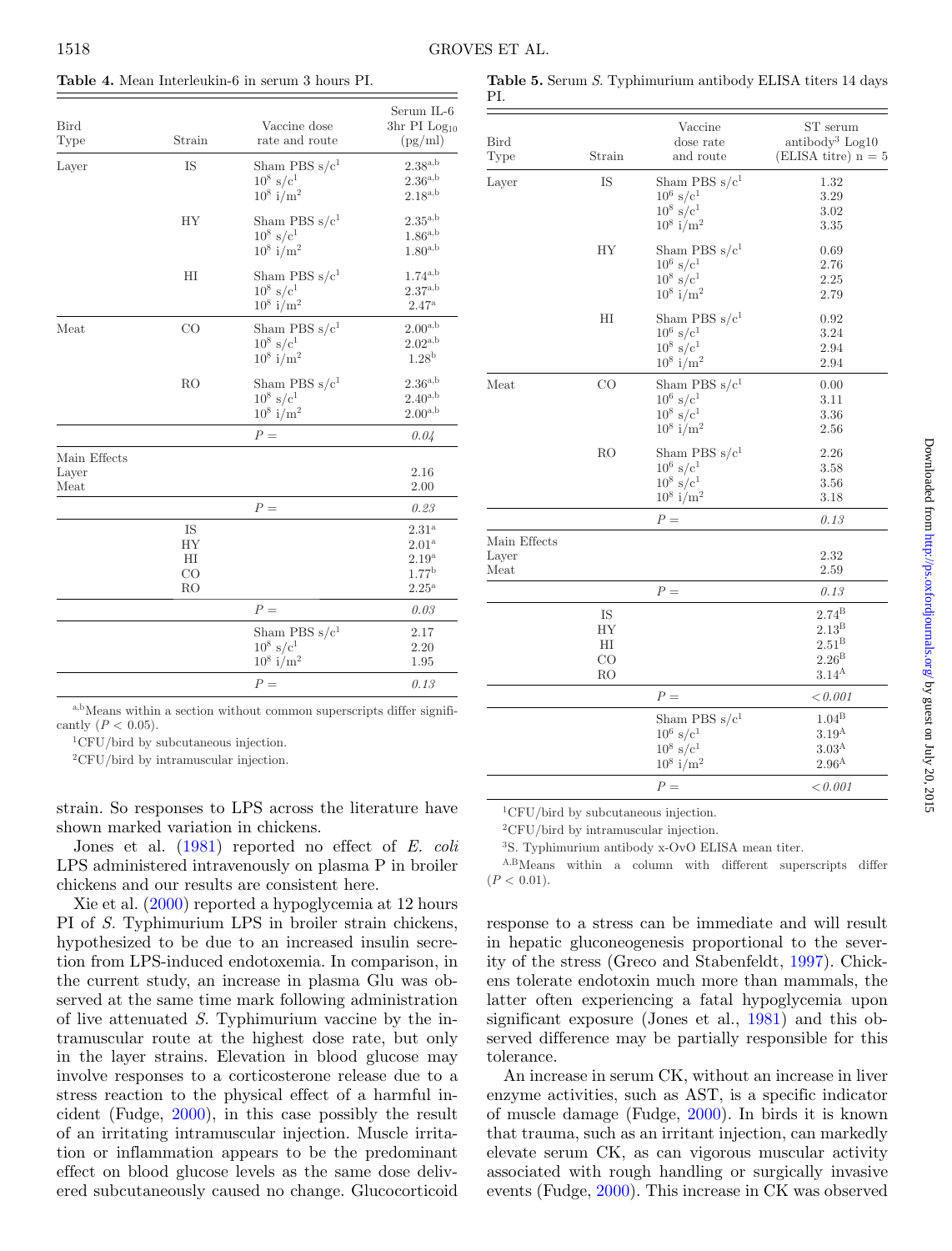<span id="page-7-0"></span>**Table 6.** Comparison of vaccine and ST LPS injection in HY layers.

| Vaccine Treatment n            |   | Mean serum<br>IL-6 at 3 hrs<br>PI<br>log10(pg/ml) | Mean Rectal<br>temperature<br>change $0-3$ hrs<br>PI (°C) | Mean<br>Plasma P<br>$\text{(mmol/L)}$<br>$12 \text{ hrs} \text{PI}$ | Mean<br>Plasma<br>Cholesterol<br>$\text{mmol/L}$<br>$12 \text{ hrs} \text{PI}$ | Mean<br>Plasma<br>Glucose<br>$(g/L)$ 12<br>hrs PI | Mean Plasma<br>Total protein $AST (U/L)$<br>$(g/L)$ 12 hrs PI 12 hrs PI | Mean<br>Plasma | Mean<br>Plasma CK<br>$(U/L)$ 12<br>hrs PI | $ST4$ antibody<br>14 days PI<br>(mean Log <sub>10</sub> )<br>ELISA titer |
|--------------------------------|---|---------------------------------------------------|-----------------------------------------------------------|---------------------------------------------------------------------|--------------------------------------------------------------------------------|---------------------------------------------------|-------------------------------------------------------------------------|----------------|-------------------------------------------|--------------------------------------------------------------------------|
| Sham                           | 4 | 2.35                                              | $-0.1$                                                    | 1.72                                                                | 2.50                                                                           | $11.4^B$                                          | 35.8 <sup>a</sup>                                                       | 235            | $2504^{\mathrm{B}}$                       | 0.69 <sup>b</sup>                                                        |
| $10^6$ s/c <sup>1</sup>        | 3 | 2.32                                              | 0.0                                                       | 1.90                                                                | 2.30                                                                           | $11.7^{\rm B}$                                    | $36.4^{\rm a}$                                                          | 216            | $1875^{\rm B}$                            | $2.76^{\rm a}$                                                           |
| $10^8 \text{ s/c}^1$           | 4 | 1.86                                              | 0.2                                                       | 2.00                                                                | 2.18                                                                           | 13.0 <sup>B</sup>                                 | $35.2^{a,b}$                                                            | 198            | $2224^B$                                  | $2.25^{a,b}$                                                             |
| $10^8$ i/m <sup>2</sup>        | 5 | 1.80                                              | 0.2                                                       | 2.02                                                                | 2.02                                                                           | 15.4 <sup>A</sup>                                 | $35.0^{a,b}$                                                            | 228            | $9785^{\rm A}$                            | 2.79 <sup>a</sup>                                                        |
| $LPS3$ 0.5 mg i/m <sup>2</sup> | 3 | 2.98                                              | 0.1                                                       | 2.07                                                                | 2.17                                                                           | $11.4^B$                                          | 27.7 <sup>b</sup>                                                       | 180            | $2227^{\mathrm{B}}$                       | $1.61^{a,b}$                                                             |
| SEM <sup>5</sup>               |   | 0.14                                              | 0.07                                                      | 0.05                                                                | 0.07                                                                           | 0.36                                              | 0.80                                                                    | 9.48           | 631                                       | 0.23                                                                     |
| $P =$                          |   | 0.075                                             | 0.61                                                      | 0.41                                                                | 0.29                                                                           | < 0.001                                           | 0.04                                                                    | 0.057          | < 0.001                                   | 0.01                                                                     |

1CFU/bird by subcutaneous injection.

2CFU/bird by intramuscular injection.

<sup>3</sup>*Salmonella* Typhimurium lipopolysaccharide.

<sup>4</sup>*S*. Typhimurium antibody x-OvO ELISA mean titer.

5Standard error of the mean.

Means within a column with different superscripts differ  $(^{a,b}P < 0.05; ^{A,B}P < 0.01)$ .

only in the layer strains in this experiment. Muscle damage alone does not explain the malaise as subcutaneous administration of the vaccine also produced the clinical effect in layers and injection of a high dose of *S*. Typhimurium LPS intramuscularly in a layer strain caused malaise but did not elicit a CK response.

Blood P levels in birds can fluctuate widely but an elevated level is unusual, perhaps seen frequently only in association with renal failure (Fudge, [2000\)](#page-8-15). Xie et al. [\(2000\)](#page-8-8) reported increased plasma P following LPS administration and suggested that this could be due to reduced P excretion, in turn due to transient impairment of kidney function related to an acute phase reaction. However there were no other indications of renal impairment or damage in birds given vaccine in this experiment; there was no observed diarrhoea which would have resulted from a diuresis if the vaccine had elicited kidney damage. LPS administration to the HY strain did not result in a change in blood P whereas diarrhoea was prominent.

In the present study, plasma Cho levels decreased 12 hours PI in birds given the vaccine at  $10<sup>8</sup>$  CFU by either route. This was most apparent in the broiler strains and there was some indication of this being dose-dependent. There were numerical reductions in Cho in the layer strains and the response in the HY strain was similar to that elicited with injection of LPS (results approached significance in a small number of birds). This is consistent with earlier findings in Cobb broilers following intravenous inoculation of 5 mg/kg Typhimurium LPS (Xie et al., [2000\)](#page-8-8). Infection and inflammation and LPS injection in mammals, including humans, consistently result in significant hypercholesterolemia (Feingold et al., [1993\)](#page-8-17). This increase in serum cholesterol is accomplished by impairment of the reverse cholesterol transport (RCT) system (de Beer et al., [2013\)](#page-8-18). The RCT process involves removal of cholesterol from the body, predominantly through macrophages (Majdalawieh and Ro, [2009\)](#page-8-19) and subsequent efflux of free cholesterol to the liver where it is excreted in the bile. The second step in the RCT pathway is suppressed by the activity of LPS (Majdalawieh and Ro, [2009\)](#page-8-19). Cholesterol metabolism is complex and shows marked species variation even among mammals. Kushner [\(1982\)](#page-8-20) described a hypocholesterolemia as a result of moderate tissue damage in humans. The results of the present study are in contrast with most of the literature on effects of LPS administration.

Xie et al. [\(2000\)](#page-8-8) observed an elevation in IL-6 in broilers 12 hours after intravenous injection of 5 mg/kg of Typhimurium LPS in broiler chickens (CO strain). In contrast in the present study the administration of the vaccine intramuscularly caused a decrease in plasma IL-6 in this strain of bird. Differences here could also relate to the different LPS levels and route of administration.

There were some differences in response of the HY strain between vaccine and LPS administration. Theoretically at least, the amount of endotoxin within the live vaccine would be very low compared to an intentional LPS administration. Although bird numbers compared here were low, this may indicate that the malaise induced by the vaccine in layer strains may not be due solely to an endotoxic effect from LPS. The difference in serum antibody response of this strain to the vaccine and to a large dose of LPS is a further indication that the bird is reacting, at least serologically, to far more than just the LPS contained within it.

Overall, the observed physiological responses of the birds were in some respects similar to but not completely consistent with the effects of intramuscular injection of *S.* Typhimurium LPS. As LPS is widely used as a model for inflammation in a variety of animals, researchers using this technique in chickens need to be aware of possible variations due to bird strain. The vaccine used in this study is currently undergoing assessment for use by a parenteral route. Producers need to be aware that there may be a transient reaction to this vaccine given by this route in some breeds of chicken.